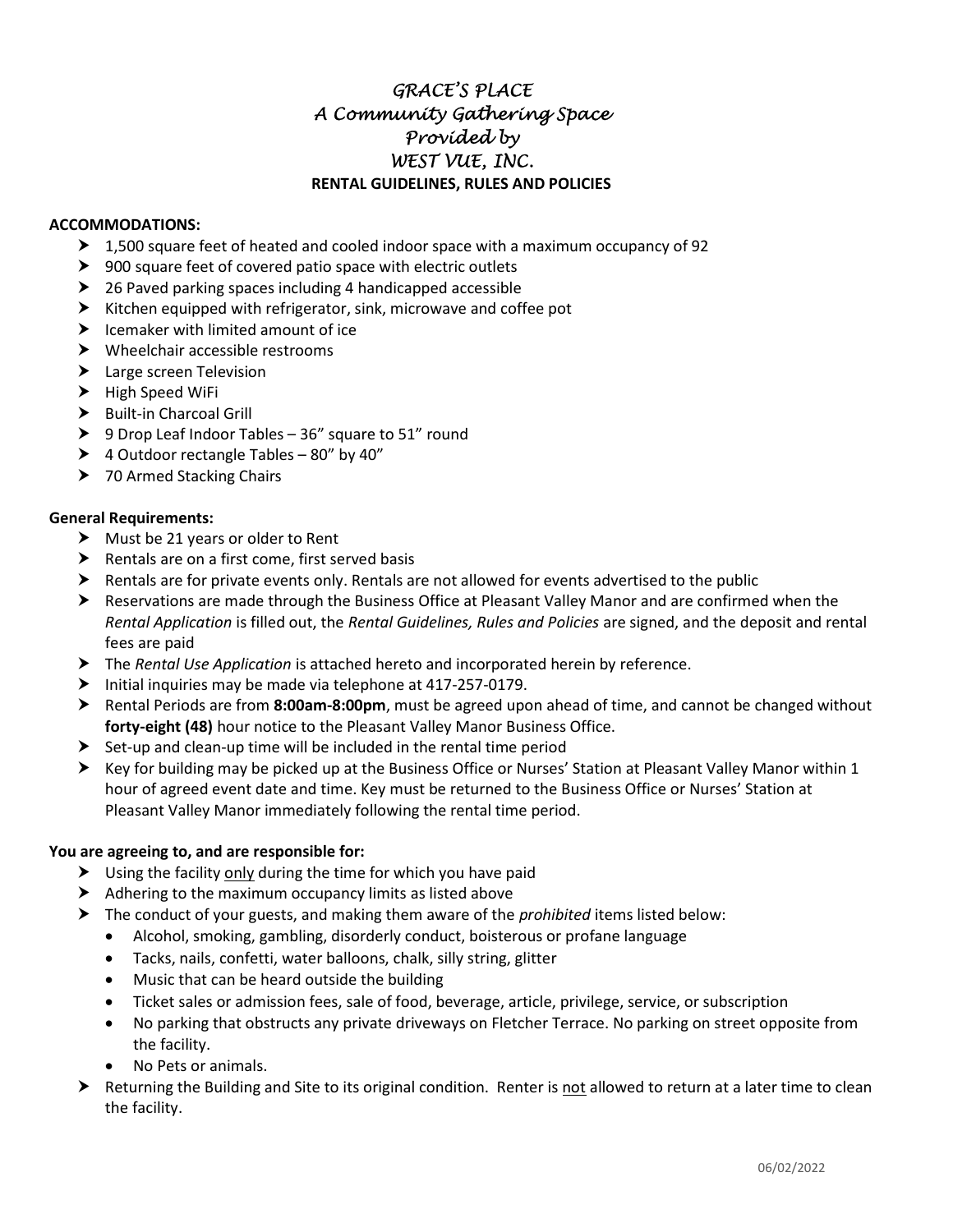Cleanup is your responsibility and shall include but not limited to the following procedures:

- $\Box$  Wipe all counters, tables and chairs that were used during your rental. Please check under the tables and chairs as you clean them
- $\square$  Complete removal of tape, string, etc. used for decorating
- $\square$  Bathrooms cleaned
- $\Box$  Clean the refrigerator, microwave, coffee pot, if used
- $\square$  Sweep floors the kitchen, bathrooms and the entire common area
- $\square$  Sweep patio if needed
- $\Box$  Ashes from Charcoal Grill needs to be placed in metal bucket with lid beside the grill. Owner will dispose of ashes.
- $\Box$  Empty the trash into the dumpster located outside. This includes the restroom trashes
- $\Box$  Set thermostats: Winter set at 62 degrees. Summer set at 72 degrees
- $\Box$  Turn off all lights. This includes restroom lights.
- $\Box$  Close and lock ALL exterior doors! There will be a \$100 Fee for leaving any door unlocked plus the cost of any damages that occur
- $\Box$  The immediate parking area shall be cleaned

CLEANING SUPPLIES PROVIDED: Broom and dust pan, mop and bucket, trash cans and bags, paper towels, toilet paper, bathroom cleaning supplies

## Emergencies:

 To report any FACILITY PROPERTY ISSUES, either EMERGENCIES OR NON-EMERGENCIES please call Pleasant Valley Manor at 417-257-0179. They will assist you in the proper manner. \*\* ALL MEDICAL EMERGENCIES CALL 911\*\*

#### Cancellations/Changes/Refunds:

- Reservations may be transferred to another date up to five  $(5)$  days in advance
- Cancellations made less than 48 hours prior to reserved date will not receive a refund of deposit
- Cancellations made from 30 days to 48 hours before reserved date will receive 85% refund of deposit
- Cancellations made prior to 30 days before reserved date will receive 100% of deposit
- $\blacktriangleright$  Refunds will be processed within 10 working days after receiving notice of cancellation.

## Causes for Forfeiture of Security Deposit

- $\triangleright$  The security deposit shall be partially or totally forfeited for any of the following, but not limited to:
	- Anything less than total cleanup. See check boxes above.
	- Loss of or failure to return the building key.
	- Failure to comply with all Rules and Policies contained in these Guidelines, as well as all West Plains Ordinances, Missouri State and Federal Laws during the rental period. Failure to do so may result in partial or entire loss of security deposit.
	- Theft, loss, or damage to building or equipment caused during rental period or due to building exterior doors being left unlocked/open after your rental period.
	- Staying beyond scheduled reservation times (this includes cleaning)
	- Failure to lock all exterior doors.
	- Failure to turn off utilities
	- Interfering with the rental time of another renter.

## Security Deposit

- Renters will be billed for any cleanup, repair and/or replacement costs that exceed the deposit amount.
- Any amount to be refunded from the Security Deposit will attempt to be processed within 5 business days.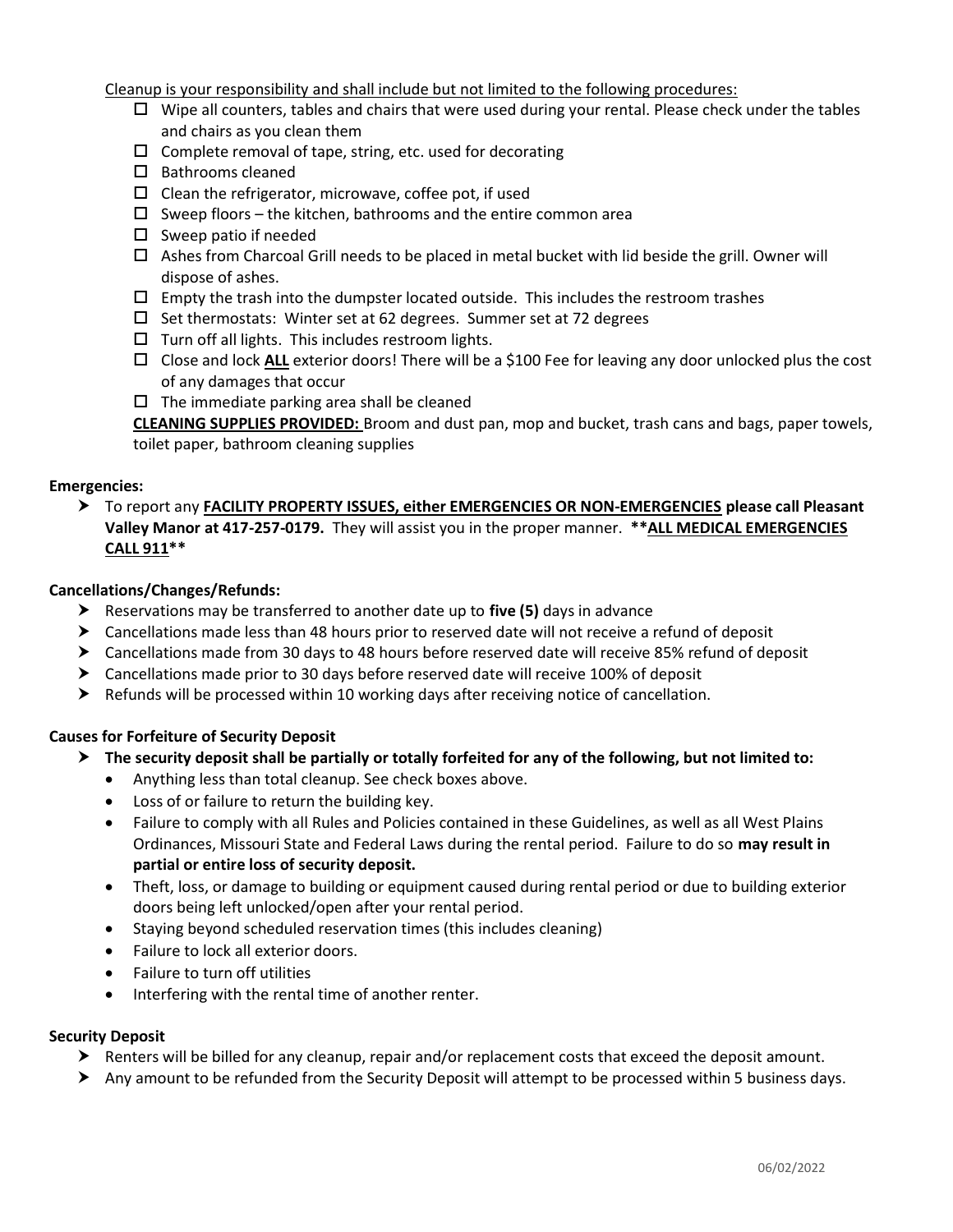#### Liability

 West Vue, Inc. shall not be liable to Renter for any personal or property damages sustained by Renter arising out of or in any manner connected with any activities authorized by this Agreement and/or any activities and/or incidences incidental thereto.

#### Attorney's Fees

 Renter hereto agrees to pay the reasonable attorney's fees of West Vue, Inc., incurred by West Vue, Inc., in enforcing the terms of this Agreement in the event of a violation of the terms or covenants herein contained by Renter.

#### Indemnification Clause

 In consideration of the granting of this Agreement by West Vue, Inc., Renter hereby agrees to indemnify, hold harmless and defend West Vue, Inc. from and against any and all actions or causes of action, claims, demands, liabilities, loss, damage or expense of whatsoever kind and nature, including attorney's fees, which West Vue, Inc. may suffer or incur or persons, or by reason of damage to or destruction of any property, including the loss thereof, arising out of or in any manner incidences incidental thereto, or which West Vue, Inc. may sustain or incur in connection with any litigation, investigation, or other expenditures incident thereto, including any suit instituted by West Vue to enforce the obligation of this Agreement of Indemnity. It is the intent of the parties hereto that the Renter shall indemnify West Vue, Inc., under this indemnification clause to the fullest extent permitted by law, except that Renter shall not indemnify West Vue, Inc. for the sole negligence of West Vue, Inc.

#### The parties herein have read and agree on the above terms and conditions.

\_\_\_\_\_\_\_\_\_\_\_\_\_\_\_\_\_\_\_\_\_\_\_\_\_\_\_\_\_\_\_\_\_\_\_\_\_\_\_\_\_ \_\_\_\_\_\_\_\_\_\_\_\_\_\_\_\_\_\_\_\_\_\_\_

\_\_\_\_\_\_\_\_\_\_\_\_\_\_\_\_\_\_\_\_\_\_\_\_\_\_\_\_\_\_\_\_\_\_\_\_\_\_\_\_\_ \_\_\_\_\_\_\_\_\_\_\_\_\_\_\_\_\_\_\_\_\_\_

Printed Name

Signature Date Date Date of the Date Date of the Date Date Date Date of the Date of the Date of the Date of the Date of the Date of the Date of the Date of the Date of the Date of the Date of the Date of the Date of the Da

Printed Name West Vue/Grace's Place Representative

\_\_\_\_\_\_\_\_\_\_\_\_\_\_\_\_\_\_\_\_\_\_\_\_\_\_\_\_\_\_\_\_\_\_\_\_\_\_\_\_\_

\_\_\_\_\_\_\_\_\_\_\_\_\_\_\_\_\_\_\_\_\_\_\_\_\_\_\_\_\_\_\_\_\_\_\_\_\_\_\_\_\_

Signature Date West Vue/Grace's Place Representative

RENTAL USE APPLICATION